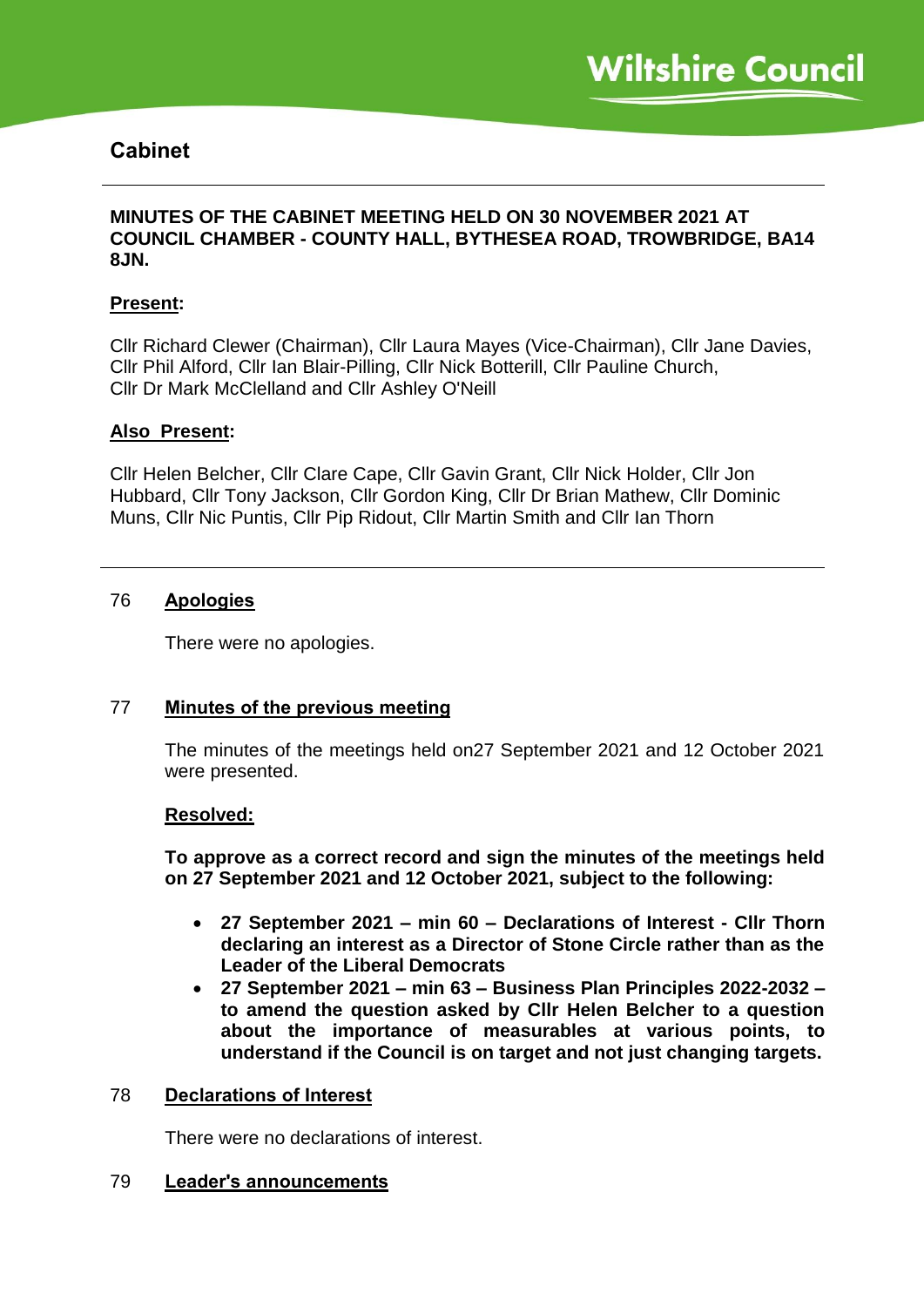There were no Leaders announcements.

## 80 **Public participation and Questions from Councillors**

General questions were submitted from the following members of public:

- Nick Measham Viney Farm Site
- Mel Boyle Station Road Traffic Lights, Chippenham

Cllr Clewer, Leader of the Council and Cabinet Member for MCI, Economic Development, Heritage, Arts, Tourism and Health & Wellbeing explained that the above questions had received written responses which were published on the Council's website prior to the meeting in the agenda supplement, which can be accessed [here.](https://cms.wiltshire.gov.uk/ieListDocuments.aspx?CId=141&MId=13773&Ver=4)

In addition to the above public questions, a number of questions and comments were received from:

- Cllr Jon Hubbard about the Melksham House site and whether funding was secure
- Cllr Ian Thorn
	- o Development site next to his ward that was appealed by the applicant. The application was granted by a planning inspector on appeal due to the Council's lack of 5 year housing supply.
	- o Funding for market towns in recovery from COVID-19
	- o Local doctors' surgery in special measures
	- o Cost of school transport

The above questions and comments received verbal responses at the meeting, which are also available on the recording of the meeting [here.](https://cms.wiltshire.gov.uk/ieListDocuments.aspx?CId=141&MId=13773&Ver=4)

## 81 **Financial Year 2021/2022 - Quarter Two Revenue Budget Monitoring**

Cllr Pauline Church, Cabinet Member for Finance and Procurement, Commissioning, IT, Digital and Commercialisation presented the report which provided detail about the Revenue Budget Monitoring position 2021/22 Quarter 2 (30 September 2021) for the financial year 2021/22 with suggested actions. The report also commented on the latest assumptions for the 2022/23 budget and the updating of the Medium Term Financial Strategy since the position was reported on in September 2021.

Cllr Church reported that the net budget set by Full Council for 2021/22 is £412.562m, being set as a one year holding position which recognised the negative impact of the COVID-19 pandemic on funding and income generating services. It was noted that included within the budget is the planned earmarked reserve drawdowns totalling £8.444m from the Budget Equalisation and Collection Fund Volatility reserve. The budget is also supported by £20.301m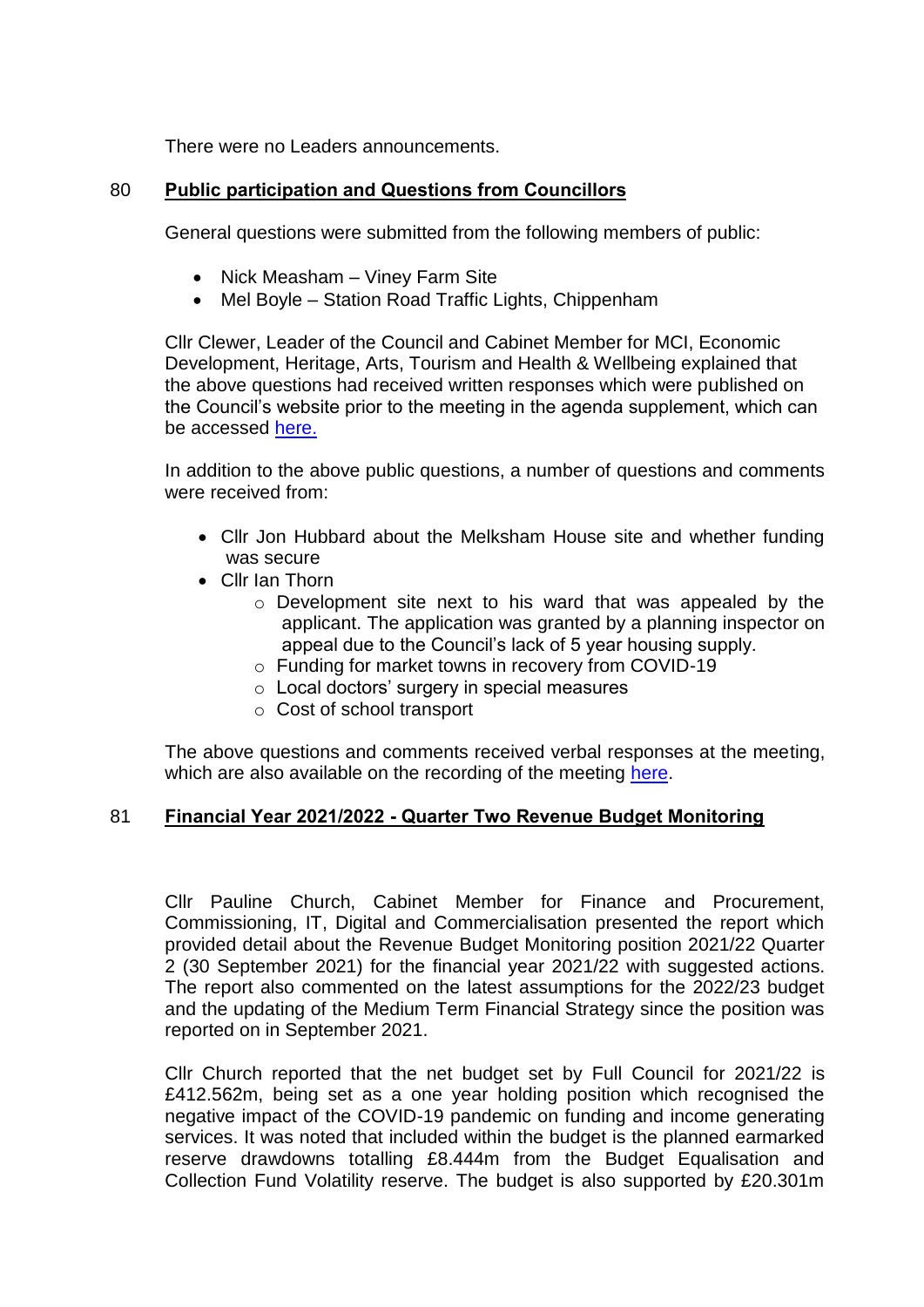one off Hardship and Emergency Funding Grant from Government in 2021/22. The quarter 2 position forecasts the Council will be underspent by £10.776m at the year end. Cllr Church thanked the finance team and Directors for their commitment in achieving the outcomes detailed in the report.

Cllr Pip Ridout, Chair of the Financial Planning Task Group, informed Cabinet that the Task Group had considered the report at its meeting held on 26 November 2021. Cllr Ridout reported that the Task Group had considered the current budget gap and noted the additional pressures, they discussed the continuing impact of the pandemic and noted that the local economy was recovering. The Task Group also considered the removal of some government business relief and the impact on council income. The Task Group were satisfied that this was being closely monitored.

Cllr Ian Thorn echoed the comments of Cllr Ridout in thanking Cllr Church and the finance team for their commitment in achieving a positive financial position at this stage of the year. In light of the current positive budget position Cllr Thorn highlighted a concern about the underspends and whether this was due to the expected latent demand not materialising or residents not accessing services to the same degree prior to the pandemic. Cllr Church confirmed that, although residents were continuing to access services, the underspends had been achieved through a combination of many factors, which include the financial rigor adopted by the Council, and additional funding from other sources, for instance CCG contributions towards Adult Social Care. Cllr Thorn also commented on the potential for latent demand building over the coming months, its impact on future budgets and whether any modelling was being undertaken in this area. The Leader, Cllr Church and officers confirmed that budgets were constantly monitored and appropriate assumptions on the impact of these types of issue were taken into account.

Cllr Thorn further commented on an increase in the level of planning appeals compared to this time in the last financial year, and the forecast budget overspend. He was concerned that the overspend was being offset by an underspend in staffing budgets across the service and felt this was counter intuitive. The Leader and Cllr Nick Botterill explained that although there was a shortage of planning officers nationally, the staffing levels in Wiltshire were now healthier compared to the previous 6 months. However, there were impacts on senior planning officer workloads due to the rise in planning appeals.

Cllr Gavin Grant commented on (i) staffing issues in the Northern Area Planning Team that a number had relocated to other local authorities due to improved salaries. Cllr Botterill confirmed that some officers had sought employment at other local authorities, however, provided reassurance that vacancies were being filled and the Council recruits the best officers possible.; (ii) nondetermination of planning applications and its impact on public confidence.

Cllr Brian Mathew commented on the Shared Lives programme and potential underspend.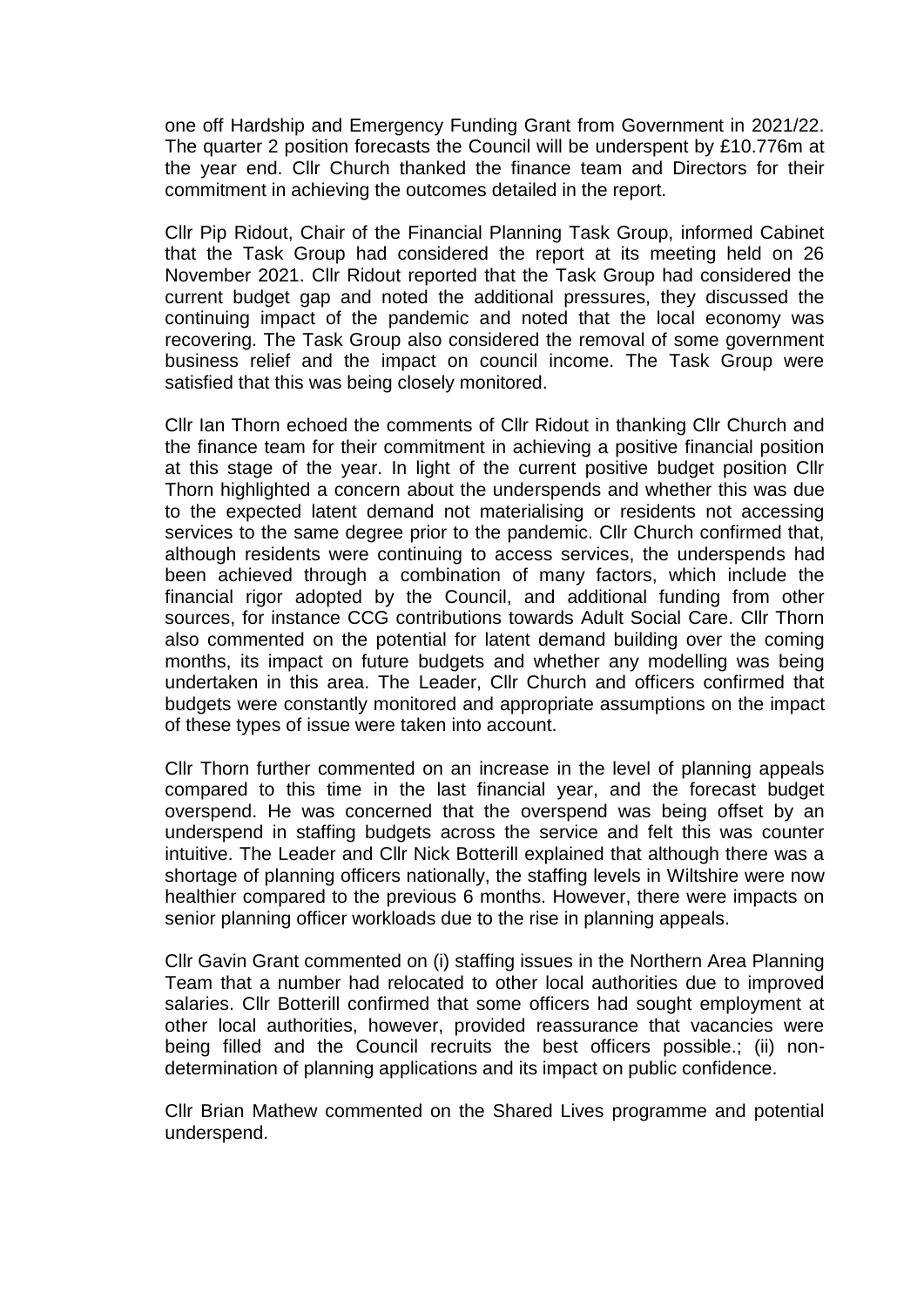Cllr Jon Hubbard referred to the underspends in the Mental Health budget and questioned whether funds could be reallocated to front line  $3<sup>rd</sup>$  sector providers. The Deputy Leader agreed to supply a written response.

Cllr Helen Belcher commented on (i) the number of children in care in comparison to the number forecast. The Deputy Leader confirmed that there was latent demand in this area and in addition it was difficult to predict levels for this area. Assurances were provided that this area is constantly monitored; (ii) recruitment and retention issues generally across the Council. The Leader confirmed that there were recruitment issues nationally and possibly a consequence of the economy we are moving in to.

## **Resolved:**

## **To note -**

- **a) the current revenue budget is forecast to underspend by £10.776m by the end of the financial year**
- **b) the current savings delivery performance for the year**
- **c) the current forecast position of the use of Capital Receipts flexibilities of £3.893m**
- **d) the forecast level of reserves and budgeted draw down of £10.444m and £34.076m of section 31 Grant**
- **e) the in-year savings achieved through contractual activity and subsequent budget movements**
- **f) the updated budget gap for the financial year 2022/23**

#### *Reason for decision:*

*To inform effective decision making and ensure sound financial management as part of the Councils overall control environment.*

*To inform Cabinet on the forecast revenue financial position of the Council for the financial year 2021/22 as at quarter 2 (30 September 2021), including delivery of approved savings for the year.* 

*To inform Cabinet on the current position for the setting of the 2022/23 budget, and continuing the focus for setting plans and providing resources that will be essential for delivering on Wiltshire's recovery from COVID-19.*

## 82 **Financial Year 2021/2022 - Quarter Two Capital Budget Monitoring**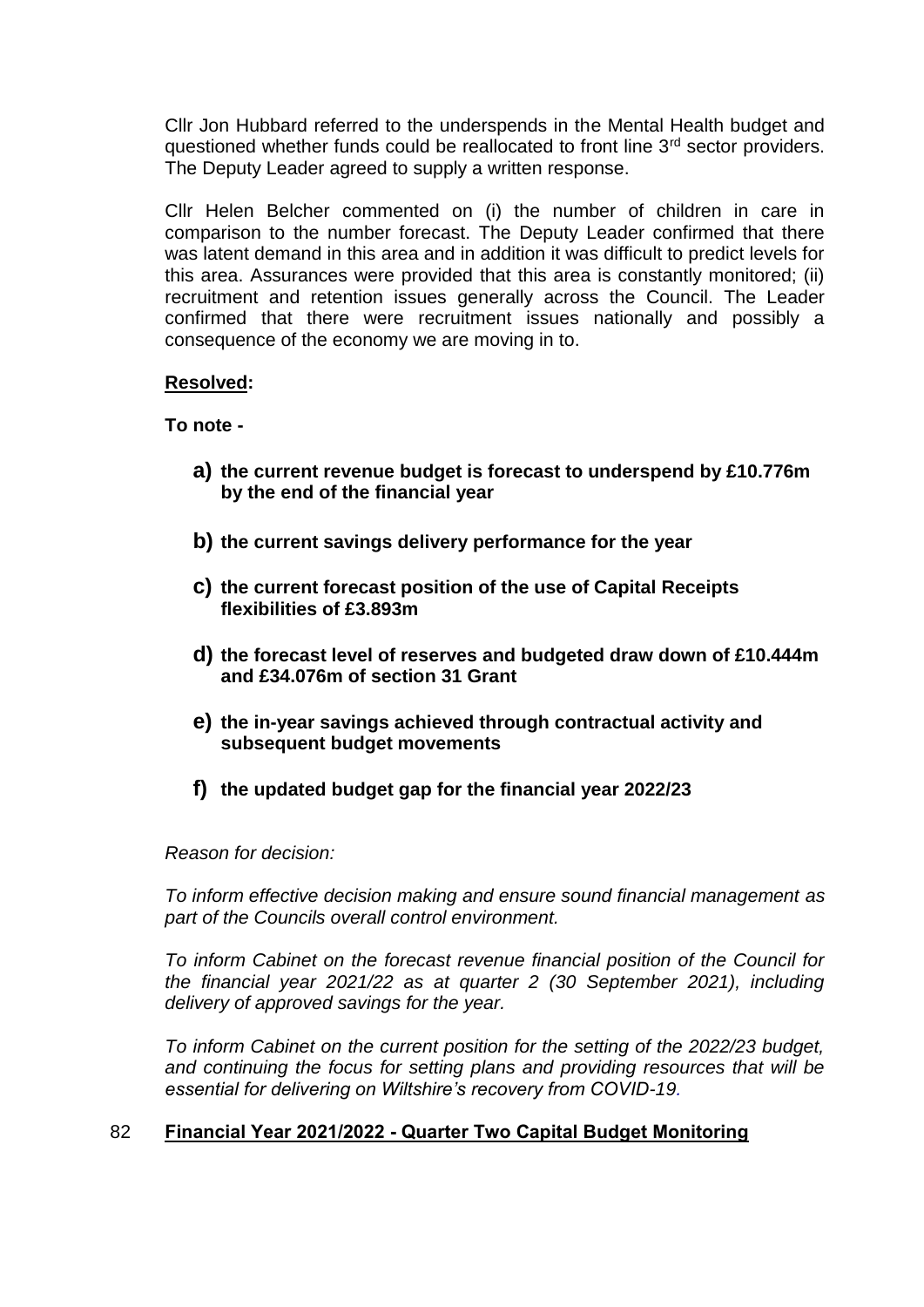Cllr Pauline Church, Cabinet Member for Finance & Procurement, Commissioning, IT, Digital and Commercialisation presented the report which provided information about the Capital Programme for 2021/22 as of 30 September 2021 for the second quarterly budget monitoring period.

Public questions were received from Richard Curr and Nick Parry in relation to the contents of the report. The Leader acknowledged that the questions had received responses and that these were published on the Council's website prior to the meeting and could be viewed [here](https://cms.wiltshire.gov.uk/ieListDocuments.aspx?CId=141&MId=13773&Ver=4) at Supplement 1.

Cllr Church reported in detail about movements from the original budget set by Full Council in February 2021 to the revised programme and commented on how the programme is forecast to be financed. The report provided an update on the significant programmes that are planned to be delivered and those that have been reprofiled to future years.

Cllr Pip Ridout, Chair of the Financial Planning Task Group, informed Cabinet that the Task Group had considered the report at its meeting held on 26 November 2021. The Task Group welcomed the continual investment and were reassured that the Capital Budget is being managed well. There were no significant issues raised and the Task group supported the proposals and commended it to the Cabinet for approval.

Cllr Ian Thorn commented on the constant challenge to complete budget investments and questioned whether further work was necessary to improve the efficient spending of the budget. Cllr Church explained that the Council focusses on the deliverability of the schemes detailed in the Capital Programme which in turn provides transformation. It was noted that there was an impact on the deliverability of the Capital Programme due to the Council's response to COVID-19. The Leader confirmed that the Business Plan would contain further information about the Council's budget.

#### **Resolved:**

**To note:**

- **a) the additional capital budgets of £0.164m that have been added to the 2021/22 programme under Chief Finance Officer delegated powers;**
- **b) the reduced capital budgets of £2.620m as approved by Cabinet as part of the quarter 1 report;**
- **c) The reprofile of £55.759m of budgets into future years under Chief Finance Officer delegated powers;**
- **d) Budget Movements between Schemes;**
- **e) The Revised 2021/22 Capital Programme as at quarter 1 of £166.340m; and**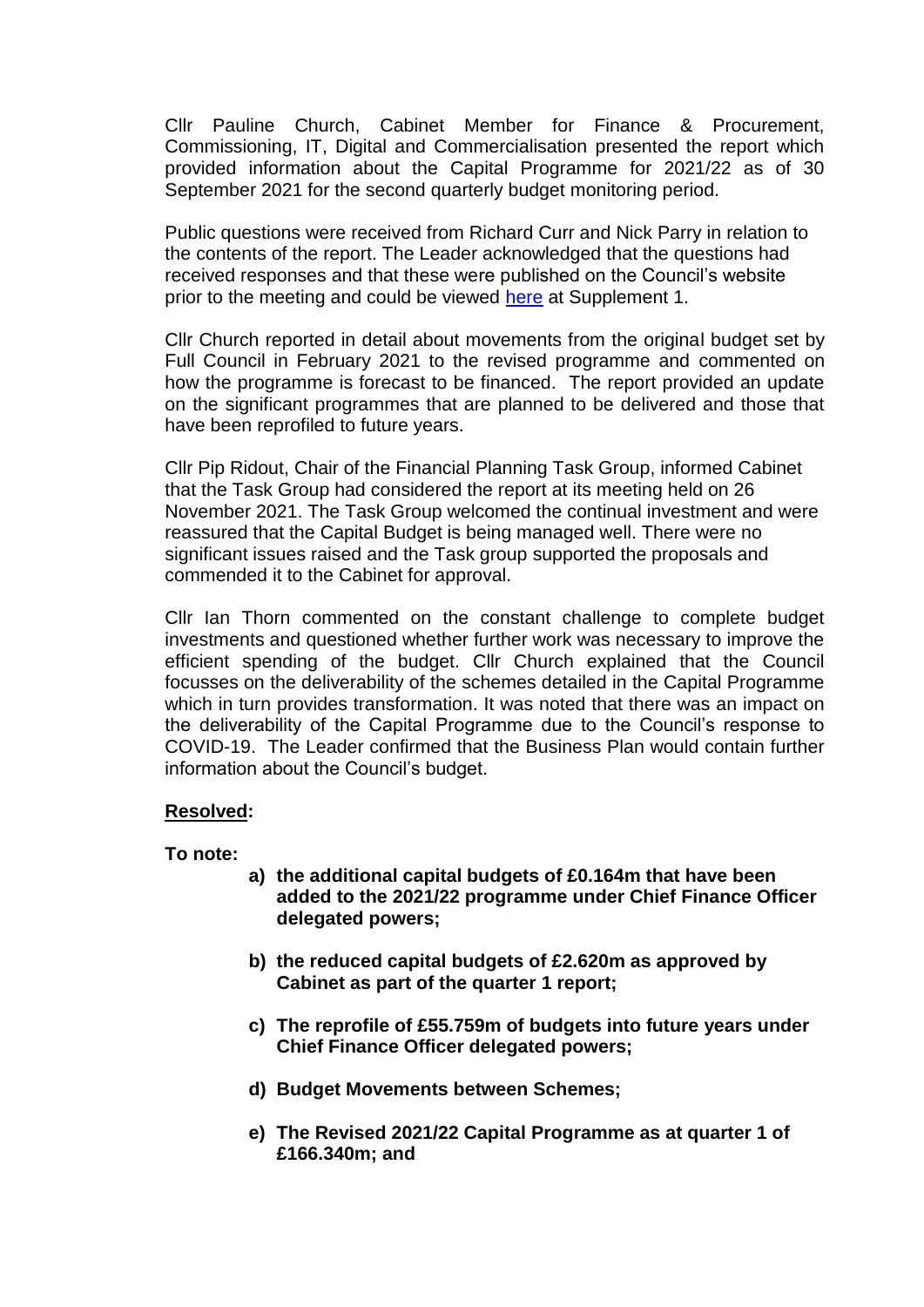**f) The Capital spend as of 30 September 2021 of £43.379m**

**To approve:**

- **g) Allocate and re-profile £0.275m capital budget from Other Capital Schemes to be confirmed to Electric Vehicle Charing Infrastructure Plan in line with the cabinet recommendations on the 12th October 2021;**
- **h) Allocate and reprofile £0.860m capital budget from Other Capital Schemes to be confirmed to Depot Strategy to cover the forecast overspend on phase 1;**
- **i) Remove the remaining budget of £1.117m from Other Capital Schemes to be confirmed all future new capital requests will need to go to cabinet and then on to Full Council if committing the Council to new borrowing;**
- **j) Increase Capital Receipt Enhancement Budget by £0.500m to fund the demolition of former Christie Miller leisure centre in Melksham, which will be financed from future capital receipts;**
- **k) The change that the tenant at Porton Innovation Centre will now pay for the furnishing and the Council will continue to pay for the Mechanical and Engineering but recover the cost over ten years instead of five as originally approved by Cabinet in June 2021; and**
- **l) That the £0.400m allocated towards the replacement of Millstream Approach East Bridge is no longer required following the outcome of structural assessment work. To approve that £0.150m of this budget can be reallocated to the redevelopment of the coach park and approve the removal of the remaining budget from the capital programme.**

*Reason for decision:*

*To inform effective decision making and ensure sound financial management as part of the Councils overall control environment.*

*To inform Cabinet on the financial position of the Council on the 2021/22 capital programme as at quarter 2 (30 September 2021).*

## 83 **Financial Year 2021/2022 - Mid-year Treasury Management Review**

Cllr Pauline Church, Cabinet Member for Finance & Procurement, Commissioning, IT, Digital and Commercialisation presented the report which provided information about the performance of the Council up to 30 September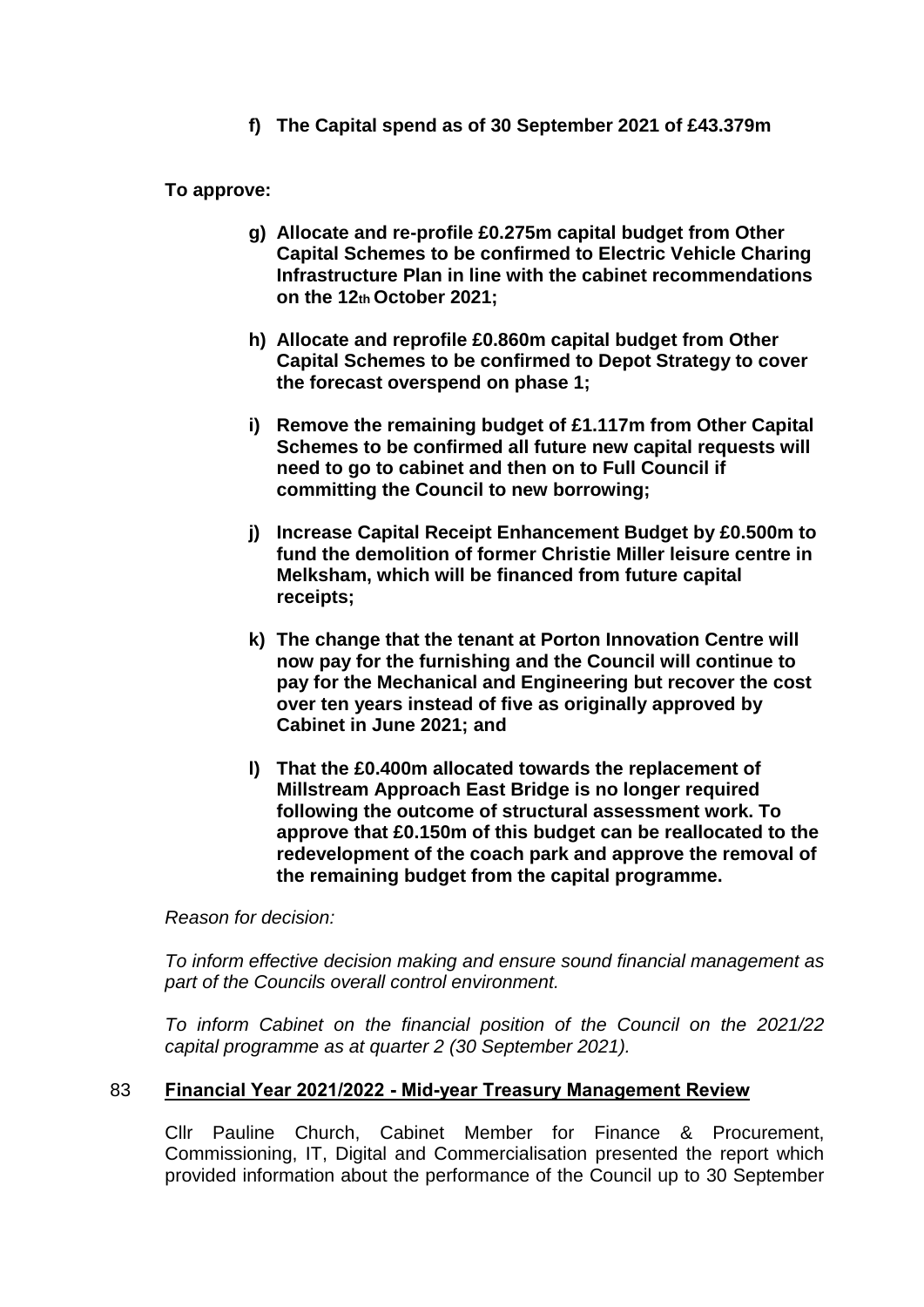2021 against the parameters set out in the approved Treasury Management Strategy for 2021/22.

Cllr Church reported in detail on the following matters:

- PWLB borrowing during 21/22 (a further loan funding of £1m from Salix was drawn down)
- Projected underspend in respect of interest receivable/payable of £0.040m, against budget
- No breaches of any of the Council's performance indicators for the period
- The Council did breach the counterparty duration limit for an investment held with Leeds Building Society
- A recommendation to Full Council to approve a revision to the HSBC Bank mandate

Cllr Pip Ridout, Chair of the Financial Planning Task Group, informed Cabinet that the Task Group had considered the report at its meeting held on 26 November 2021. The Task Group welcomed the report and commended it to the Cabinet for approval. Cllr Gavin Grant thanked the Cabinet Member and her financial team for their continual hard work. He indicated that the Task Group was fully aware of the financial pressures being faced by the Council, and endorsed the comments of Cllr Ridout about improvements to reporting standards.

# **Resolved:**

# **To note:**

- **a) that the contents of this report are in line with the Treasury Management Strategy 2021/22.**
- **b) the performance of the Council's investments and borrowings against the parameters set out in the approved Treasury Management Strategy for 2021/22.**

# **To approve:**

**c) a recommendation to Full Council to approve the revised HSBC Bank Mandate (paragraphs 53 – 56 and appendix 3)** 

## *Reason for Decision:*

*To give members an opportunity to consider the performance of the Council in the period to 30 September 2021 against the parameters set out in the approved Treasury Management Strategy for 2021/22.*

*To bring the HSBC Bank Mandate in line with the current Council and Finance Management Structure.*

## 84 **Disposal Programme Update**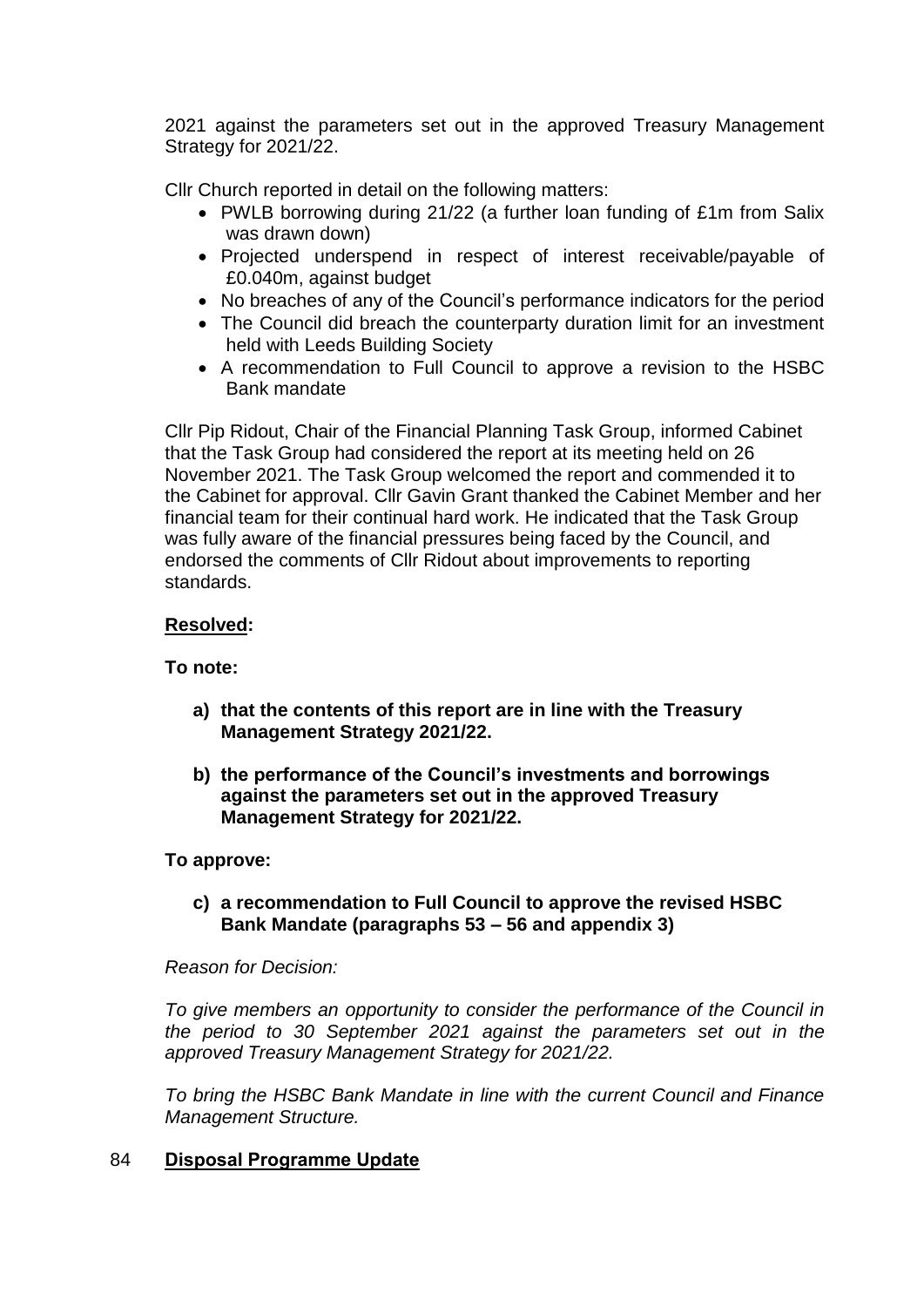Cllr Phil Alford, Cabinet Member for Housing, Strategic Assets and Asset transfer presented the report which provided detail about (i) capital receipts targets for the last three years and the new targets for the next two financial years; and (ii) confirmed the freehold interest in assets to be declared surplus and reviewed to determine the best financial return for the Council.

A statement was received from Colin Gale on behalf of Rushall Parish Council.

The Leader acknowledged that the statement has received a written response which had been published on the Council's website prior to the meeting. He also confirmed that a further comment was received from the Parish Council prior to the Cabinet meeting, which was circulated to Cabinet members and can be viewed in the updated Supplement 1 [here.](https://cms.wiltshire.gov.uk/ieListDocuments.aspx?CId=141&MId=13773&Ver=4)

Cllr Ian Thorn raised a question about the disposal of assets and the possibility of capital receipts to fund revenue activities. Cllr Alford and officers confirmed that this action was possible as long as the revenue activity is associated with transformation of services that deliver savings across the public sector and it had to be clear in terms of the business case. The facility has been used over a number of years and formed part of the budget setting process, through Cabinet, Overview & Scrutiny via the Financial Planning Task Group and finally by Full Council.

Cllr Gordon King commented on the proposal for land north of Bitham Park, Westbury to be declared surplus, highlighting that it could be considered a suitable development for social housing by Stone Circle. Cllr King reported that Westbury's Neighbourhood Plan Team has subsequently earmarked the land as a potential location for a community land trust, and he had provided the Team with the appropriate details in order to express an interest.

## **Resolved:**

- **1. That Members note the position in respect of disposals for financial years 2021/22 and the projected receipts for 2022-4.**
- **2. That Members confirm that freehold interest of the 4 assets can be sold by the Council.**
- **3. Authorise the Director for Housing and Commercial to dispose of the freehold interest in the assets or in his absence the Corporate Director - Resources**

## *Reason for Decision:*

*To note the current position in respect of capital receipts and the new targets for the next two financial years and confirm the freehold interest in the assets can be sold to either generate capital receipts in support of the Council's capital programme or reuse to generate income for the Council.*

## 85 **Procurement of the planned and reactive maintenance contracts for housing and general fund assets**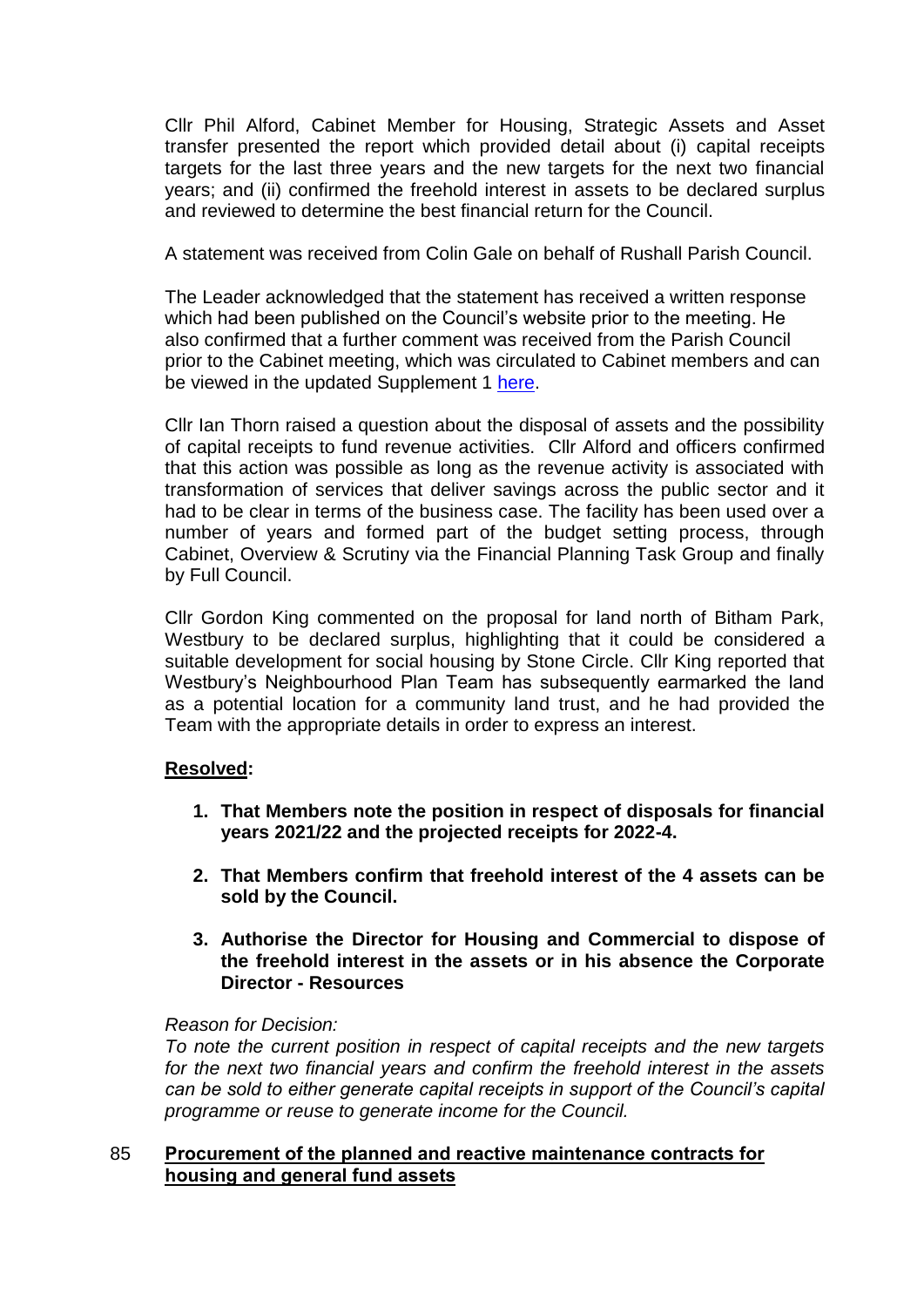Cllr Ian Blair-Pilling, Cabinet member for Leisure, Libraries, Governance, Facilities Management and Operational Assets, and Cllr Phil Alford, Cabinet Member for Housing, Strategic Assets and Asset Transfer presented the report seeking delegations to award the Planned and Reactive Maintenance Contracts that are subject to tender.

Cllr Blair-Pilling explained that current arrangements for planned and reactive maintenance contracts required to operate and maintain the council's General Fund and Housing property estates are coming to an end in April 2022 and April 2023 and there is a need to re-procure these services. Currently most of the contracts are managed and delivered separately and their approximate annual values were detailed in the report.

The new approach will, where appropriate, combine activities across the two estates bringing together similar activities into single contracts whilst maintaining separation.

The Cabinet noted that the procurement activity would be split in two phases. The focus of phase one would be 'housing first' with contracts specific to Housing starting in July 2022. The contracts covering general fund assets and many of the joint contracts would follow in phase two to be procured during 2022 for an April 2023 start.

Cllr Gavin Grant, Vice-Chair of the Financial Planning Task Group, informed Cabinet that the Task Group had considered the report at its meeting held on 26 November 2021. Cllr Grant thanked Cllr Parks for his input and explained that the market had been robustly tested by officers and confirmed that the Task Group were satisfied that all matters had been rigorously dealt with. The Task Group did comment on the need for greater clarity in relation to which portfolio the ownership and responsibility for certain aspects of the service were placed. The report was welcomed by the Task Group who supported the proposals and commended it to the Cabinet for approval.

The Cabinet welcomed the observations of the Financial Planning Task Group and indicated that the issues raised by the Task Group about ownership and responsibilities would be considered further going forward.

Cllr Ian Thorn welcomed the excellent and timely report and supported the opportunity for additional budget savings.

#### **Resolved:**

- **1. Note the proposed procurement strategy.**
- **2. Delegate the award of successful tenders to the Cabinet Member for Housing, Strategic Assets, and Asset Transfer and the Cabinet Member for Leisure, Libraries, Governance, FM and Operational Assets.**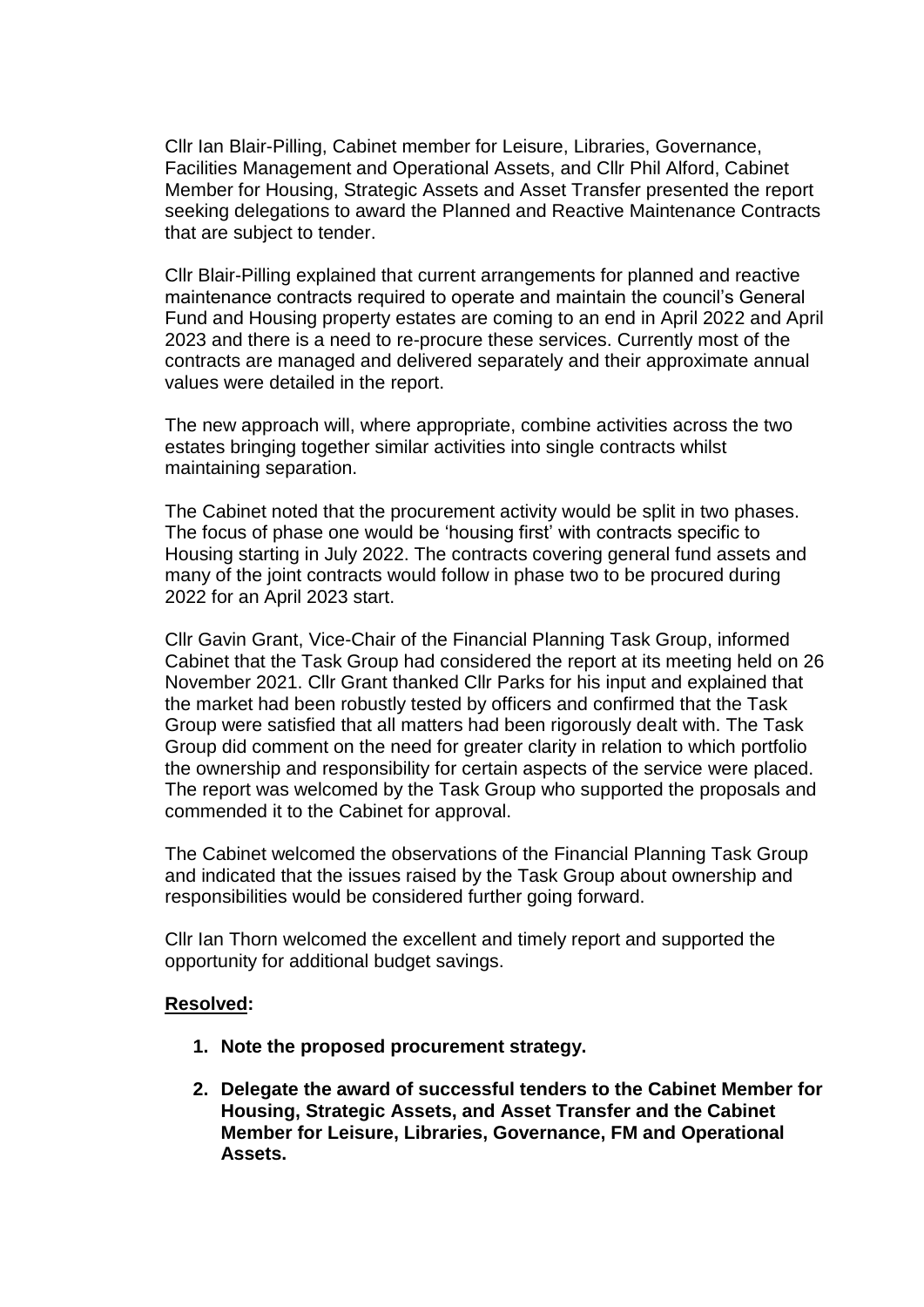#### *Reason for Decision:*

*To use the termination of the existing contracts to implement a revised approach to deliver benefits across the Housing and General Fund property estates. The value of the contracts to be awarded require Cabinet approval thus the request for delegations.*

#### 86 **A350 Melksham Bypass**

Cllr Dr Mark McClelland, Cabinet Member for Transport, Waste, Street Scene and Flooding presented the report reviewing the responses received to the second public consultation on the proposals for the A350 Melksham Bypass scheme.

Andrew Nicolson read a statement on behalf of Wiltshire Climate Alliance.

The Leader thanked Mr Nicolson for his comments and confirmed that it would be published alongside the agenda on the Councils website.

Cllr Dr McClelland reported that the A350 Melksham Bypass is a Large Local Major scheme which had been awarded development funding by the Department of Transport (DfT) to take it to Outline Business Case (OBC) stage. It would be a major improvement to the A350 Primary route which provided vital transport links between the M4, the towns of western Wiltshire and the south coast. The Melksham Bypass is required to address current growth trends and future planned growth within Wiltshire. Cllr Dr McClelland commented in detail about the options for the scheme and the second consultation, including scheme publicity and responses received as contained in the report, along with proposals for moving the scheme forward.

The Cabinet commented on the proposals and in particular the need to respond to climate change issues, a call for reductions in carbon emissions and the promotion of alternative forms of transport. However, the Cabinet noted that Wiltshire was a rural county with an economy increasingly reliant on vehicles. The growth in the number of hybrid and electric vehicles was welcomed. It was noted that many vehicles, including HGV's travel through the centre of Melksham, very close to residential properties and a bypass would help to ease congestion and subsequent health issues being experienced by residents along town centre routes.

Cllr Ian Thorn encouraged the Cabinet to be brave in making its decision on the proposals, based on the evidence before them. He felt that on balance the opportunities outweighed any negatives of the scheme.

Cllr Jon Hubbard thanked the Cabinet and officers for a good consultation, including attendance at Town Council and Area Board meetings, which offered the public an opportunity to raise any issues. Cllr Hubbard confirmed that congestion was a major issue in Melksham and the proposals were welcomed.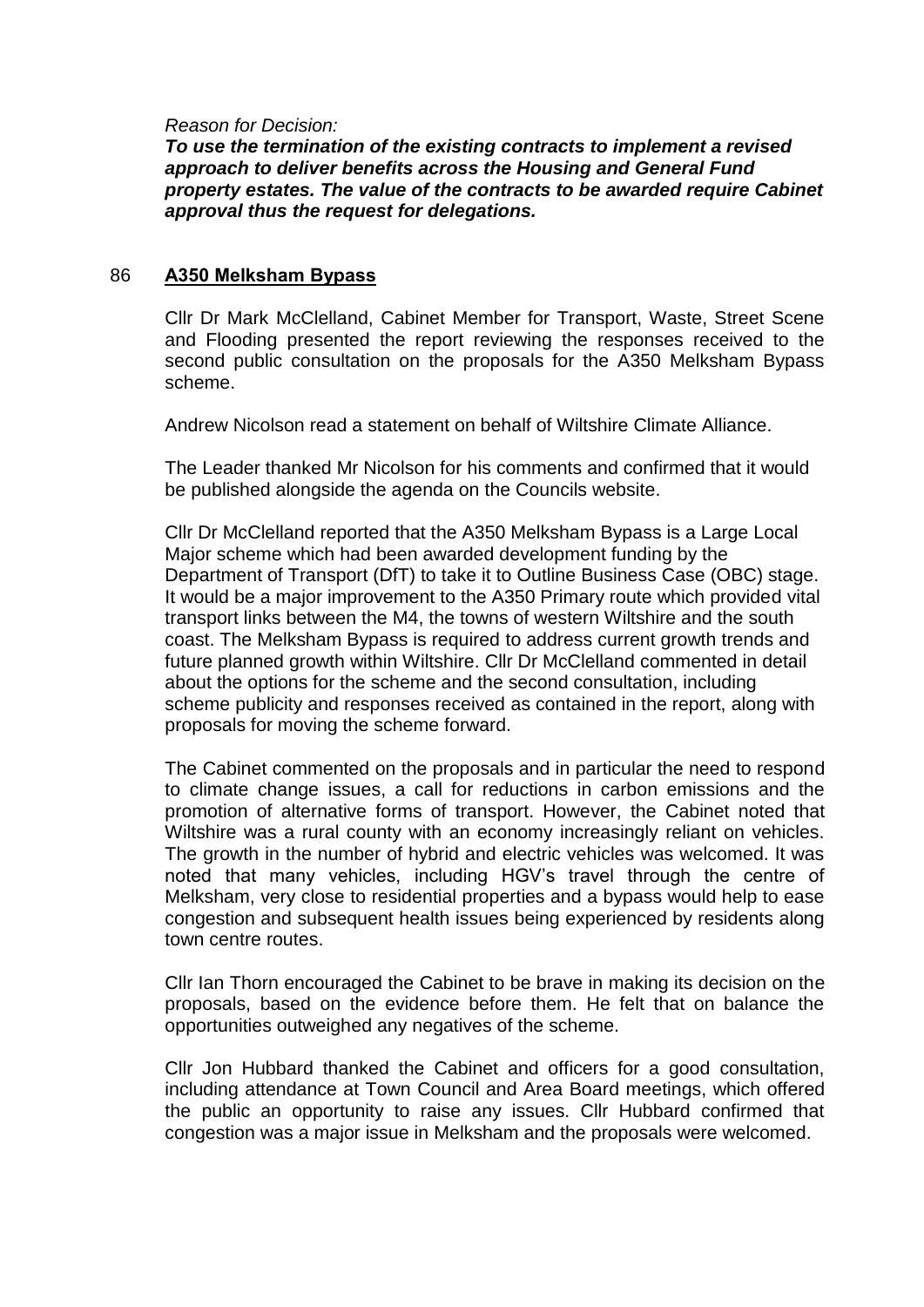Cllr Nick Holder reported that there appeared to be a misunderstanding amongst residents that a final decision was being made by Cabinet at this meeting. Cllr Dr McClelland and officers confirmed the next stages of the scheme were detailed in the report which indicated that a final decision on the scheme would take a number of years to be made and was dependant on an outline business case, a full business case, further non-statutory consultation, preparation of a planning application, statutory orders and review by the Department for Transport, if approved funding would be provided to enable the construction of the scheme.

Cllr Gordon King commented on the projected start date for the project and highlighted the ongoing request for a Westbury bypass.

Cllr Brian Mathew welcomed the schemes inclusion of walking routes for residents of Melksham and commented on the reconsideration of the Stonehenge tunnel and the possibility of reassigning those funds to a Westbury bypass.

Cllr Clare Cape commented on the investment to release a bottleneck in one part of the scheme and the potential for it to rematerialize in another area.

Cllr Helen Belcher commented on the need to retain countryside views where the proposed bypass joins the road in the vicinity of Lacock. She also commented on the traffic volumes on the A365 as a consequence of the closure of Cleveland Bridge in Bath and whether an assessment had or would be completed on this. Cllr Dr McClelland explained that discussions would be held with the National Trust in relation to the junction near Lacock and further data analysis would be undertaken on the closure of Cleveland Bridge, Bath as a result of fluctuating traffic levels during the pandemic.

#### **Resolved:**

- **1. The response to the second public consultation and the views of the town and local parish councils and others are noted and taken into account in the scheme development,**
- **2. In view of the comments made in response to the consultations the route variants should be the subject of further investigation and consultation as appropriate after the OBC has been approved,**
- **3. The possibility of improving walking and cycling facilities in the area in conjunction with the scheme or separately should continue to be explored,**
- **4. Further consideration should be given to the scheme when the results of National Highways' M4 to Dorset Connectivity study and the DfT's comments on the OBC are available.**

*Reason for Decision:*